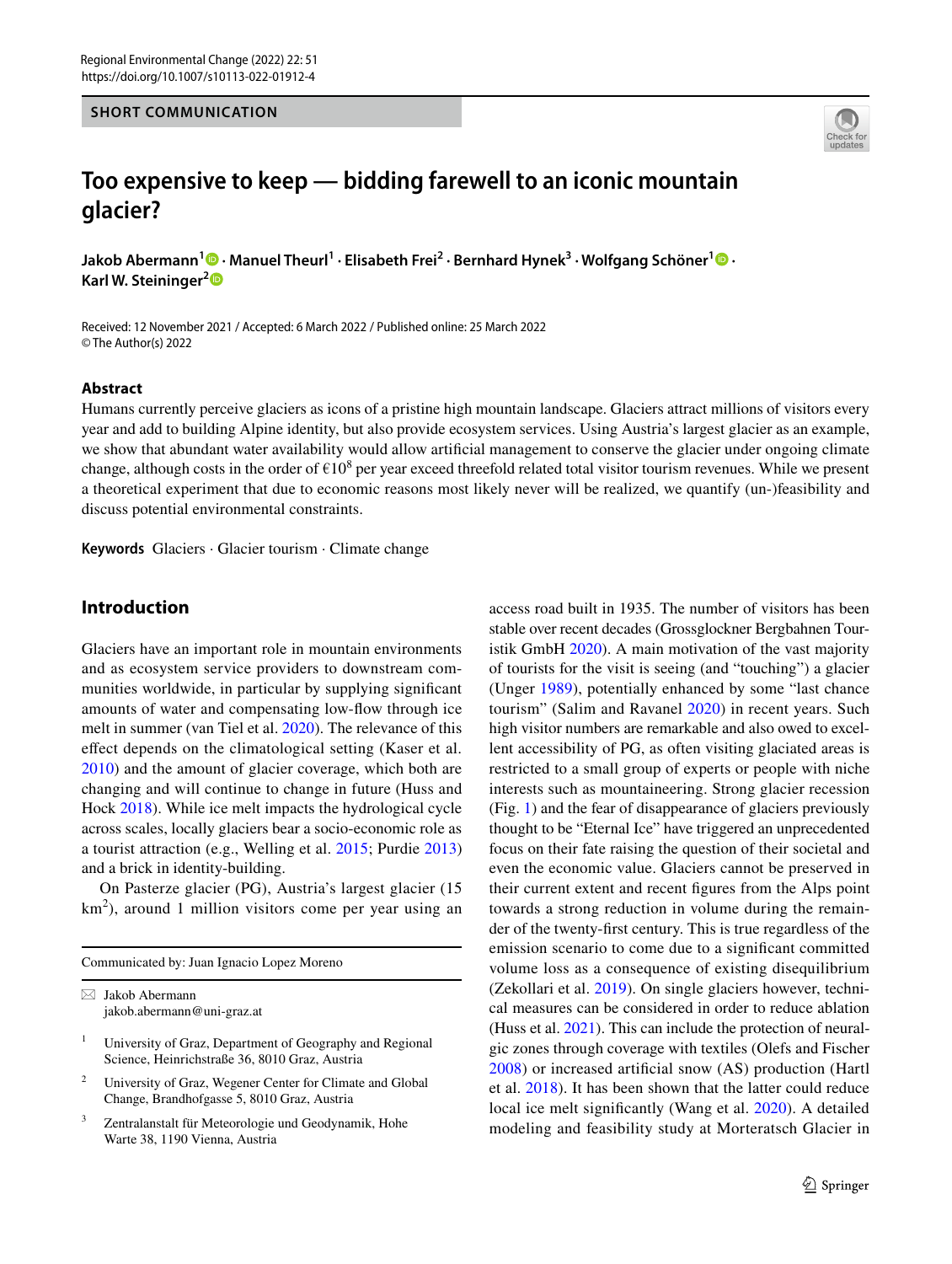

<span id="page-1-0"></span>**Fig. 1 a** PG around 1920 (archive G. Lieb); **b** PG in September 2020 (photo: G. Lieb) — the approximate area used for the model calculation is marked in blue; **c** map of PG with the area used for the model calculation dashed and its location in Europe (inset)

Switzerland (Oerlemans et al. [2017](#page-6-9)) aims at building the basis for an implementation of a glacier conservation experiment; however, this has not yet been implemented (Mortalive, [2021\)](#page-6-10).

# **Data and methods**

We apply a one-dimensional hydrometeorological surface energy balance model (Theurl [2020](#page-6-11)) with data from an automated weather station (AWS) in the lower ablation area of PG (47°05′N; 12°43′E; 2110 m a.s.l.) between 2012 and 2019 that we aggregate from hourly to daily values. The turbulent fuxes are determined based on a bulk approach. Roughness lengths difer depending on the surface type (snow: 0.001 m or ice: 0.002 m), which we infer from the measured surface elevation changes and albedo. We validate the model with measured ablation at the AWS and obtain a good representation of reality (Pearson Correlation Coefficient: 0.94). Produced melt water results in runoff.

In order to obtain spatial atmospheric felds as spatial model input, we apply constant vertical gradients of air temperature (0.0065 K/m) and air pressure (0.12 hPa/m) to the AWS data using a digital elevation model (DEM) of 2012 of 10 m grid size. Precipitation gradients are scaled applying a linear regression (Leidinger [2013,](#page-6-12) Tab. 7.2) that has been empirically derived for the Sonnblick area less than 20 km away from PG. Since we model the glacier tongue only and hence a modest elevation range of around 300 m, we argue that vertical gradients are of lesser importance for other atmospheric variables, which is why we keep humidity and wind speed constant over the model domain of the lower PG tongue. Spatial heterogeneity exists in shortwave incoming radiation. We assess daily potential radiation values for the 30-m grid and build a ratio of the daily mean measured incoming shortwave radiation of a given day at the AWS with the respective potential incoming shortwave radiation. We apply this ratio to the grid of potential radiation for the study area and thus obtain a spatial feld of daily shortwave incoming radiation.

The amount of AS needed to reach neutral balance at the end of the balance year is estimated by running the model iteratively with the extrapolated atmospheric felds averaged for 25 m elevation bands for reasons of computational efficiency. Mass input (through AS) and hence, the shortwave refected radiation is altered due to the changed surface type (fresh snow) whenever atmospheric conditions allow AS (wet-bulb temperature  $\lt = -2$  °C following Hartl et al. [\(2018](#page-5-3))). The total annual AS production volume is converted to water equivalent (w.e.). The model is coded in Python and its details are documented in the code, which can be freely accessed (Theurl [2020\)](#page-6-11).

An important constraint of the results is that glacier dynamics in principle afect surface changes in addition to mass balance by emergence or submergence velocities. In the ablation zone, upward ice fux (emergence) compensates height changes of the glacier surface due to ablation to some extent. We neglect surface elevation changes due to ice dynamics and argue that this does not afect the results signifcantly due to the following: We base our study on a rather short study period of 8 years, which limits the amount of ice advected through emergence,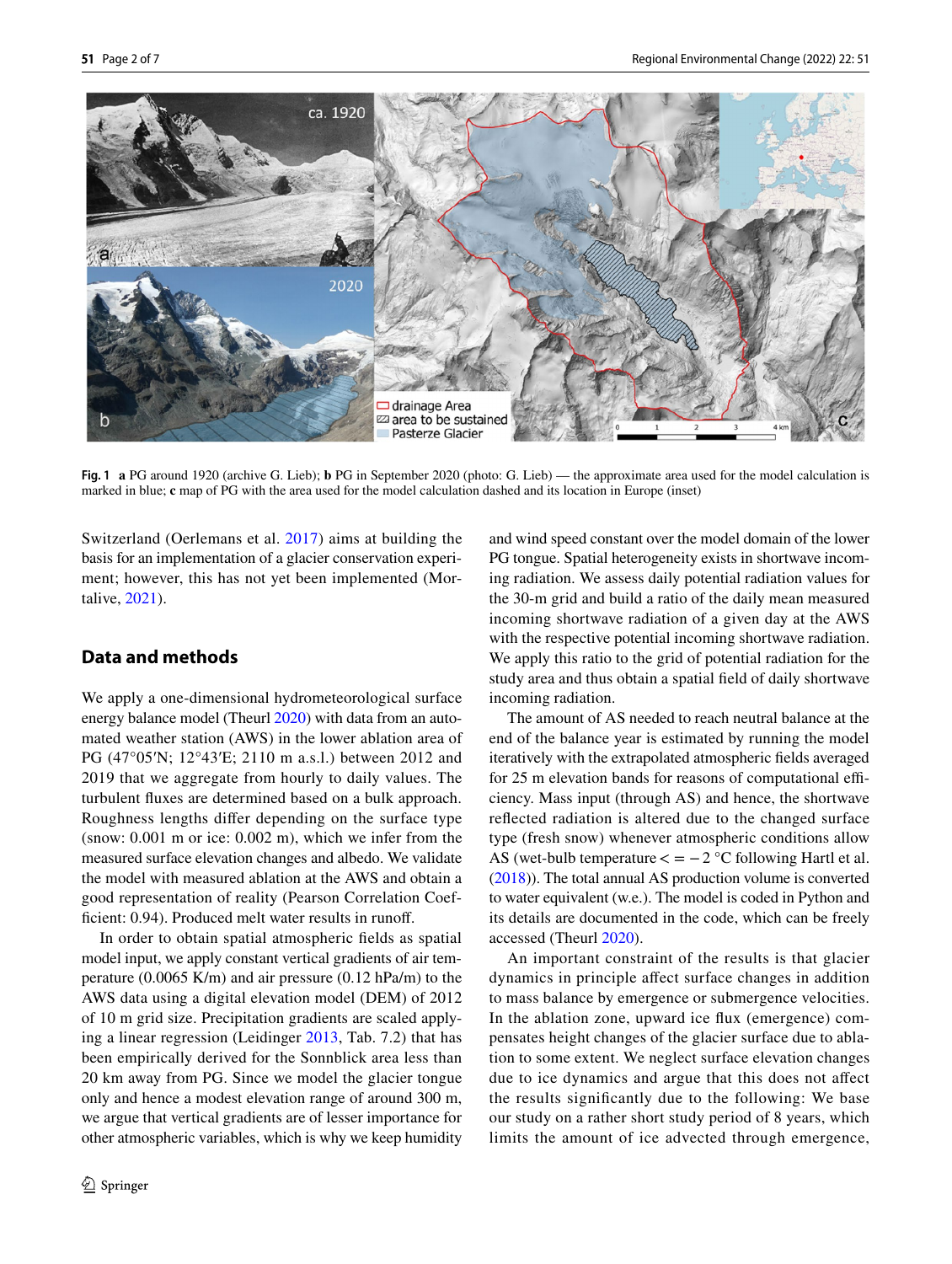given that Hynek et al. ([2019](#page-5-4)) report emergence velocities in the order of below 0.5 m/yr. This is one order of magnitude lower than the observed ablation values (typically between−3 and−9 m w.e. per year in the ablation zone). The low emergence velocity values are related to a dynamic decoupling of the ablation zone from the accumulation zone, which are only connected through a narrow ice band where little ice volume gets transported through. This simplifcation would lose validity if the experiment would not only create a neutral (i.e., ablation is compensated by accumulation) but also positive mass balance.

We include both debris and debris-free areas of the tongue for our assessment as our hypothetical experiment thrives to sustain PG as it is now. The strong proglacial landscape changes at PG imply increased debris-covered and dead ice at PG (Avian et al. [2018](#page-5-5)). We argue that while there may be ice stored for much more time to come, it will not be of touristic value as the untrained visitor will not perceive it as a glacier surface.

The costs associated with this hypothetic AS production — including capital costs, maintenance and staf, water as well as energy costs for the electricity used in water pumping, and air compression — are estimated to be around 3.3  $\epsilon/m^3$  (Cognard and François [2015](#page-5-6)).

On tourist expenditure, we use the average daily expenses per tourist for the year 2013/14, building on an average of  $E152$  in winter and  $E125$  in summer (WKO  $2016$  — for our purpose assuming 80% of the tourists coming during summer, as the High Alpine road is closed for much of the winter. For the toll for the High Alpine road, which accounts for €37 for cars (Grossglockner Hochalpenstraße AG [2020\)](#page-5-7), we assume an occupancy rate of 2 passengers per car.

For the greenhouse gas footprint of current tourism transport, we combine vehicle arrivals in 2019 (186 931 cars, 3986 buses, and trucks for tourism service goods supply), the minimal distance from nearby Heiligenblut to PG and back (32 km) and 2019 emission factors (Umweltbundesamt [2019\)](#page-6-14) with the upper bound of the share of visitors attracted by PG (20%).

#### **Results and discussion**

We quantify that an annual AS production of between  $2.4 \times 10^7$  m<sup>3</sup> and  $3.6 \times 10^7$  m<sup>3</sup> would have been necessary to have kept the tongue of PG in balance in the hydrological years (1 October to 30 September) 2012/2013–2017/2018 (Table [1\)](#page-2-0). The spatial distribution of AS production is rather similar each year at a relative scale (Fig. [2](#page-3-0)), while absolute values vary strongly depending on how far the glacier balance (without AS production) deviates from neutral conditions (conditions where accumulation balances ablation over a year). Comparing for instance the year 2013/2014 (a year with favorable conditions for the glacier) with 2014/2015 shows that ASP can difer by more than 2 m w.e.

On the feasibility of keeping a neutral balance of the glacier tongue, both the water demand and the economic costs have to be considered. Since the water amount necessary for neutral balance is very high (Table [1](#page-2-0)), we attempt a rough estimate of the fraction of the catchment's precipitation that would represent the water volume necessary. Average annual precipitation in the Pasterze catchment between 1981 and 2010 was 1496 mm (Hiebl and Frei [2018](#page-5-8)). For a total catchment area of PG of  $33.7 \text{ km}^2$  (Geilhausen et al. [2012\)](#page-5-9), we hence obtain an annual available water mass of  $5.0 \times 10^{10}$  kg in the catchment. The average AS production volume necessary to achieve neutral balance over a year would be  $3.1 \times 10^7$  m<sup>3</sup> (Table [1\)](#page-2-0), which corresponds to  $1.4 \times 10^{10}$  kg of water assuming a snow density of 450 kg/  $m<sup>3</sup>$  (Rogstam and Dahlberg [2011](#page-6-15)). As such, roughly 29% of the annual precipitation in the entire catchment would need to be converted into AS in order to achieve neutral balance. We use precipitation to relate AS production to water availability and not catchment discharge as the latter is not measured consistently over the study period and furthermore is infuenced by changing glacier conditions. This would be in confict with our precondition of the experiment (i.e., keeping an unchanged geometry). Hence, from a water availability perspective, the experiment of keeping the PG tongue in its current shape would be possible in principle.

<span id="page-2-0"></span>**Table 1** Required artificial snow (AS) volume [m<sup>3</sup>] assuming a snow density of  $450 \text{ kg/m}^3$ , specific annual AS production for the area defined in Fig. [1](#page-1-0) at PG's tongue  $(2.3 \text{ km}^2)$  and production costs

required in order to obtain neutral balance for each hydrological year (October to September) in Million  $\epsilon$  calculated for average production costs of 3.3  $\epsilon/m^3$ 

| Hydrological year | Annual AS production volume $[m^3]$ | Specific annual AS production [m water Annual costs for AS<br>equivalent] | production [million $\in$ ] |
|-------------------|-------------------------------------|---------------------------------------------------------------------------|-----------------------------|
| 2012/2013         | $2.92 \times 10^{7}$                | 5.7                                                                       | 96.2                        |
| 2013/2014         | $2.43 \times 10^{7}$                | 4.8                                                                       | 80.2                        |
| 2014/2015         | $3.63 \times 10^{7}$                | 7.1                                                                       | 119.7                       |
| 2016/2017         | $3.31 \times 10^{7}$                | 6.5                                                                       | 109.4                       |
| 2017/2018         | $3.48 \times 10^{7}$                | 6.8                                                                       | 114.8                       |
| 2018/2019         | $3.43 \times 10^{7}$                | 6.7                                                                       | 113.3                       |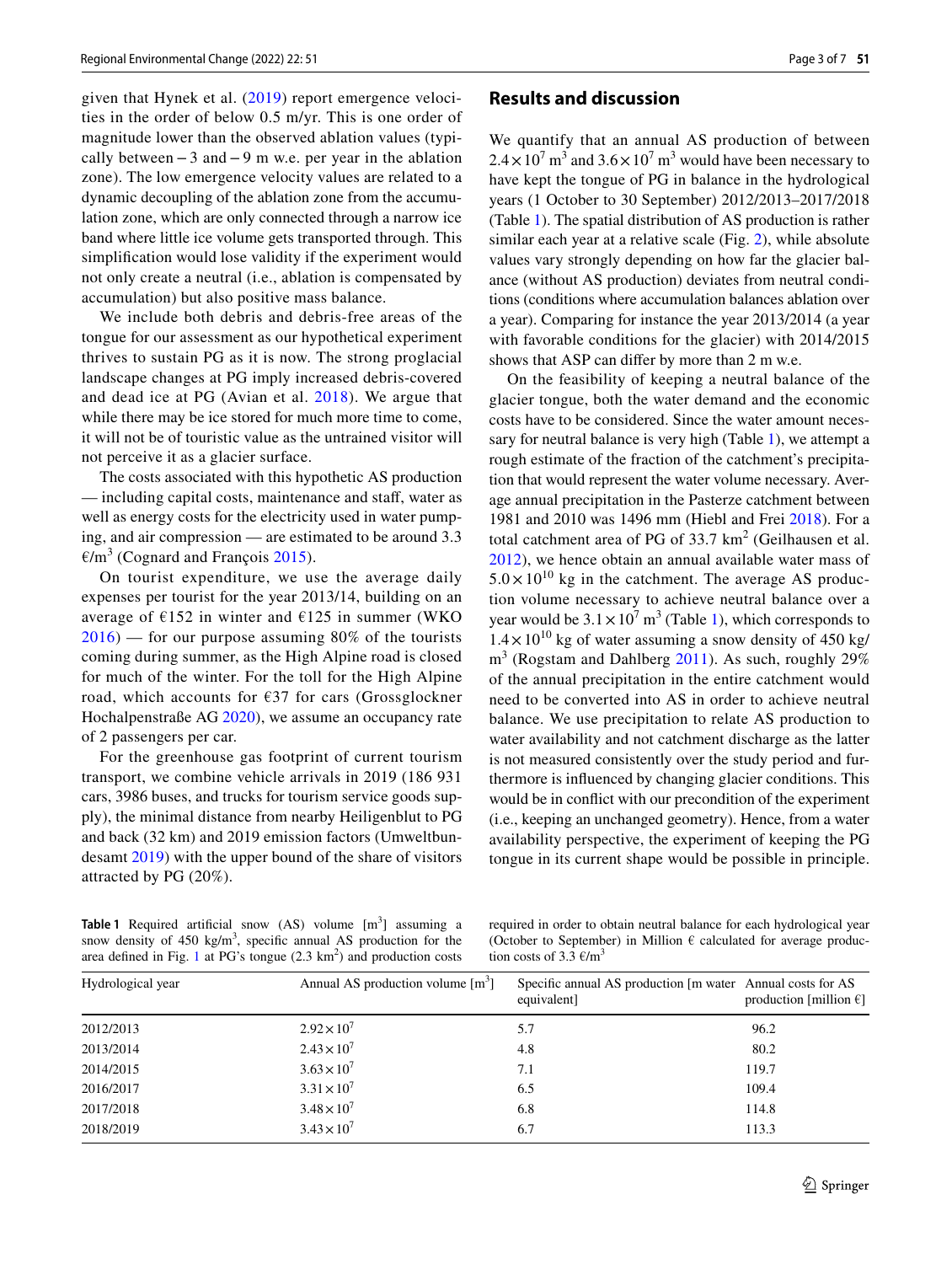

<span id="page-3-0"></span>**Fig. 2** Spatial distribution of specifc artifcal snow (AS) production necessary to obtain neutral balance for the years 2012–2018. Note that 2015 was excluded due to a data gap of several months from the automated weather station (AWS)

Necessary snow amounts would exceed the above by far in case a glacier was to be formed on bare rock (without the existing glacier in place). This is due to the fact that in such a case the maximum surface temperature could exceed 0°C and freshly produced snow would more likely melt away.

The costs, however, are significant: Snow volumes required per year translate to economic costs in the order of  $€100$  million per year. We relate this to the value added that can be attributed to glacier tourism at PG. Based on surveys and questionnaires (Unger [1989](#page-6-4)), we estimate a share of 3 to 20% of the arrivals that are attracted primarily by PG (overall 807,333 arrivals in 2019 (Grossglockner Bergbahnen Touristik GmbH [2020](#page-5-1))). Taking into account the travel time for a visit to PG, visitors will stay on average for an extra day and consequently, we can account for an average value added of approximately  $£150$  per visitor (covering both the average daily expenses per tourist and the toll for the High Alpine road). The annual value added foregone due to complete glacier loss would then range between  $\epsilon$ 3.6 million (for 3% share of overall visitors attracted by PG) and €24.2 million (for 20%). Additional losses are probable to occur when the PG retreats further or disappears entirely as this may lead to diminishing numbers of hikers and climbers in the region as a result of a decline in scenic beauty and attractiveness (Wang and Zhou [2019\)](#page-6-16). Furthermore, increasing risks including rockfall, unsafe trail construction and prolonged hiking times due to the melting of the glacier tongue (Pröbstl-Haider et al. [2016\)](#page-6-17) may reduce tourist attraction signifcantly.

Assessing the maintenance of the PG in its current shape from a solely economic viewpoint, the costs of AS production (€106 million per year on average) might be interpreted as preventive costs to mitigate the negative impacts of climate change in order to keep the attractiveness for tourism. If we relate this cost to the 20% of current annual tourist arrivals that were identifed as rather the upper bound of being primarily attracted by PG, the preventive costs amount to approximately  $\epsilon$ 656 per tourist arrival. Evidently, in a future scenario where most Alpine glaciers will have disappeared the attractiveness of the few remaining glaciers will increase, lowering the (preventive) cost ratio per tourist. Yet further warming will also increase the demands on AS production and the related costs. Thus, only if it would be an (almost) single and very favored attraction could the cost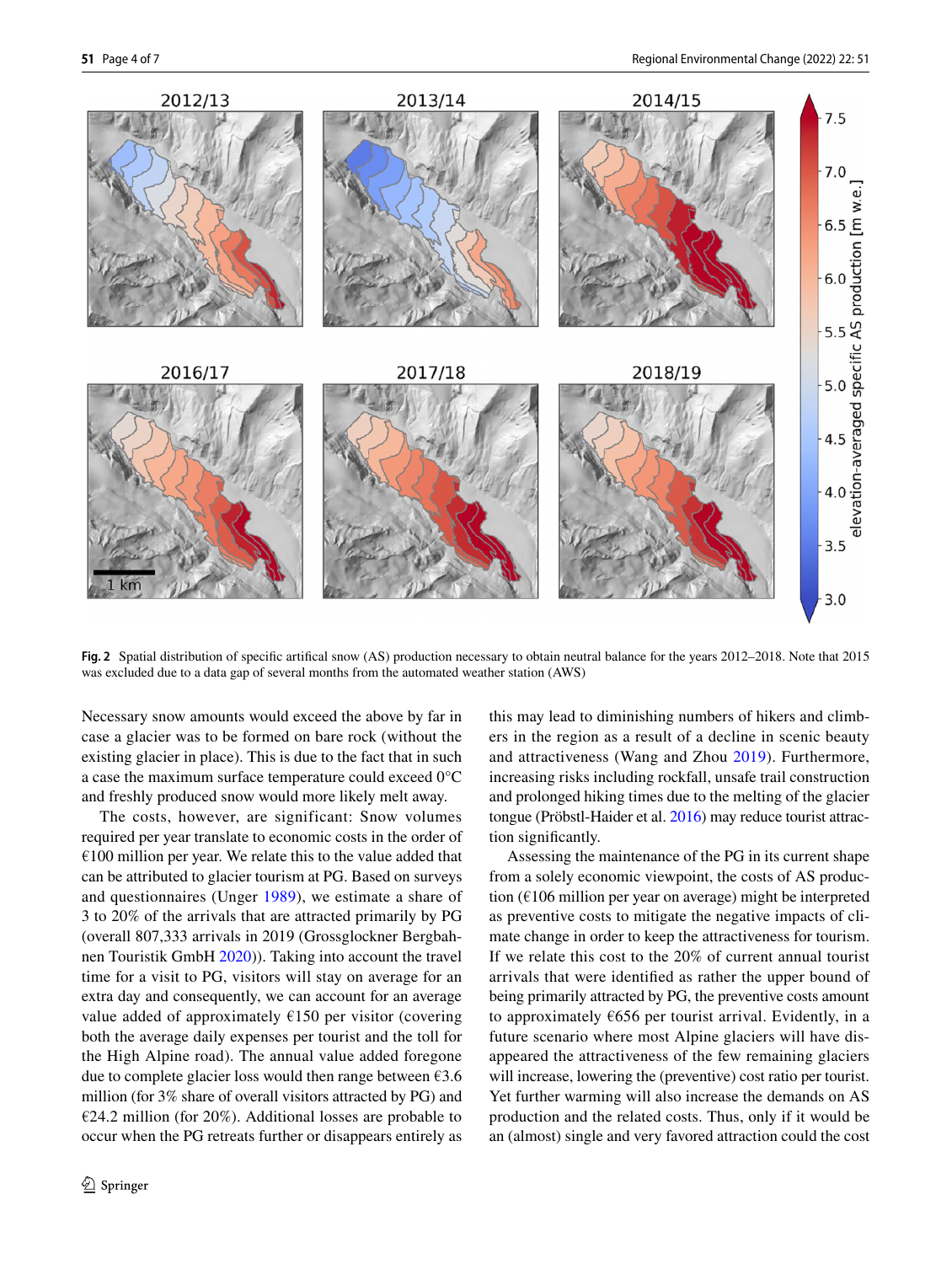allocation per tourist decline, but given its current level of at least  $6656$  per tourist (and possibly a multiple of that), this still might not be an attractive option considering the average value added gained per tourist to be around  $\epsilon$ 150 as established above.

For comparison, adaptation in related or other areas to date mainly concern options where the additional costs are only a fraction of supply costs without adaptation. For example, in the early 2010s, AS production in a typical alpine ski resort required costs at the level of  $63.5$  per skier day (Damm et al., [2014\)](#page-5-10). In addressing increased fooding risk due to climate change, the costs for dry-foodproofng of buildings — using the example of Venice Beach in Los Angeles and Naples in Long Beach — are between 9500 and 18,000 US\$ per building at the 2010 price level (de Ruig et al., [2020](#page-5-11)), representing a small fraction of the infrastructure cost itself. For those few cases where — mainly expected for the future — additional costs might come close to supply costs without adaptation, they will not exceed the latter by a multiple. For example, in a case study in the Alps, the required rise in real ski lift ticket prices to balance increasing snow production costs under ongoing climate change and considering projected declining visitor numbers was found to be 2.5% per year up to the mid-twenty-frst century (Damm et al., [2014](#page-5-10)). In a dynamic perspective, these other areas adaptation is already applied and technologies usually can beneft from economies of scale due to wide-spread application. This will not be the case for avoiding glacier retreat (specifically beyond AS production itself), which will remain restricted at best to very few applications as it is not meeting a basic need. Covering the costs of avoiding glacier retreat will be limited by respective demand (basically willingness to pay for glacier tourism). To ensure high enough willingness to pay at any specifc site, the number of such locations needs to be restricted to very few. It is an open question whether demand will be high enough to cover the signifcant costs for one or a few locations at all. In mitigation applications, costs may initially be multiples but with learning from broad applications, later on, the costs come down to at most a fraction or turn even negative, with the clean technology cheaper than the initial fossil one.

Other examples of large (infrastructure) investment now attracting tourists have often been initially installed for other purposes, for instance, in relation to general economic development (such as the Caledonian Canal in Scotland for shortening sailing shipping distances for the British Empire, which opened in 1822 and is now available for tourist boating) or for military purposes (such as the Dolomite railway during World War I which was later transformed into a bike trail). The authors are not aware of any large investments for tourism itself at costs exceeding the respective foreseen willingness to pay for its use.

In terms of ecological impacts, under current transport technology, the greenhouse gas transport footprint of PG tourism at its recent scale is in the range of 220 t  $CO<sub>2</sub>$ eq per year.

The glacier surface covered with AS would — at least during the artifcial snowing season — look like a snowfield. From our experience, we conclude that tourists infer from the directly witnessed surface, snow, with their knowledge of the massive ice mass below to observe a glacier. This fascination goes beyond the already high attractiveness of experiencing snow itself, which is enhanced due to its exoticism in particular in the summer season.

PG is by far not the only glacier attraction in the Alps (Salim et al. [2021\)](#page-6-18) and one could consider other sites that may be easier to sustain. However, direct accessibility from a (high alpine) road and the connection to an otherwise attractive tourist route (e.g., connecting the city of Salzburg with many interesting tourist destinations in Southern Austria or even Italy) results in both exceptionally high visitor numbers and — partly related — in an outstanding symbolic function of PG after more than a century of glacier tourism. PG has become the most prominent example for glacier visits in the Eastern Alps. But even in the Western Alps, those of best accessibility often reach lower altitudes than PG but do not reach the same number of visitors. For example, an objectively more favorable site, the Mer de Glace (North exposed, glacier margin reaching down to ca. 1900 m a.s.l.), is accessible from the tourist resort Chamonix by a cog railway but has less than half the number of tourists than PG (Salim and Ravanel [2020](#page-6-5)). In case further attractive sites will emerge or are considered to be developed, the method as applied here for PG would need to take care of their local specifcs. An important climatological condition to assess would be the deviation of a specifc glacier from the current state to an equilibrium state. Valley glaciers such as the PG have their lower glacier tongues in elevations that can be considered as relic of past climate conditions and hence in principle are particularly difficult to sustain. Other issues to be assessed include accessibility, exposition, and ecological constraints. In future research, it would be particularly interesting to analyze glaciers, their tourism potential, and the feasibility to sustain them in other climate zones. While some sites in North America (Glacier Bay National Park, Alaska) or New Zealand (West Coast Glacier region) attract lower visitor numbers than PG, glacier tourism is signifcantly more relevant in other North American glacier sites (Glacier National Park received on the order of 3 million visitors between 2016 and 2019 (IRMA [2021](#page-5-12))). In China, glacier tourism reaches much higher numbers with more than 5 million visitors at Yulong Snow Mount and Gongga Snow Mount (Wang and Zhou [2019](#page-6-16)).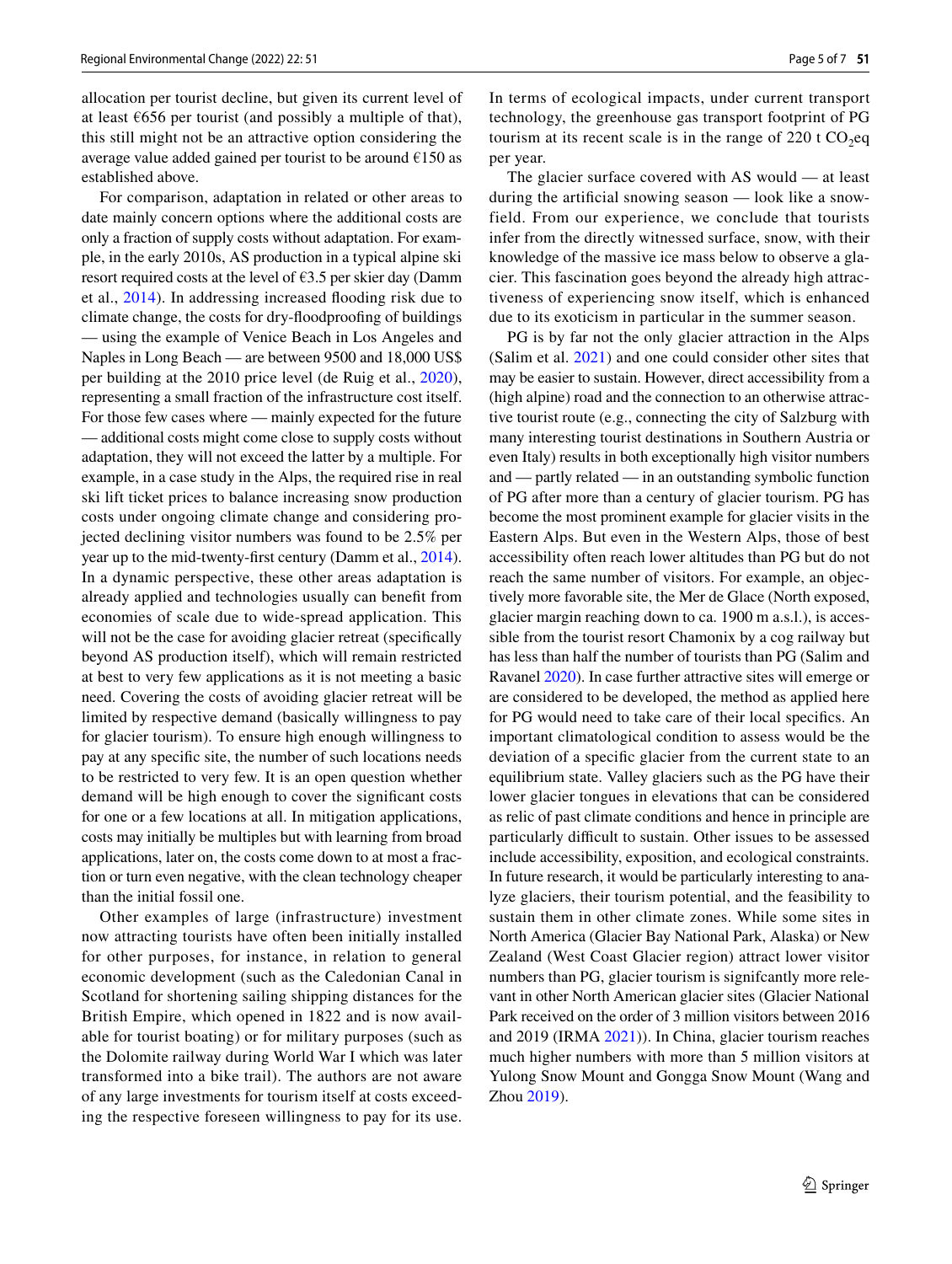# **Conclusions**

We present the results of an interdisciplinary approach quantifying climate change mitigation feasibility and hypothetical costs by applying a state-of-the-art surface energy balance model to PG. We fnd that current water availability would be sufficient to produce enough AS in order to keep a neutral glacier mass balance, while the associated costs exceed economic feasibility by far. This is true for current climate conditions and will therefore be even more applicable in the future, since stronger snow and ice ablation needs to be compensated for. The estimated economic costs may be regarded as a lower limit if we consider PG to be carrying a symbolic as well as an intergenerational value. Our results show that the tipping point of feasibility of keeping the PG in its current shape as a tourist attraction has already passed. In addition to the economic constraints of such a project, environmental and logistical issues regarding building the necessary infrastructure for water supply and distribution over the glacier would need to be considered if it was to become reality. In the case of PG, other legal and environmental aspects include the location of the glacier, not only in the core zone of a national park (IUCN category II) but even within its special protection zone. This would impact local ecosystems as well as the artifcal change in the water regime (strength and timing of the precipation bufer function) for downstream ecosystems and human use. Most of the issues raised would add onto the complexity for the realization of such a project beyond economic constraints, which emphasizes the hypothetical nature of it.

**Acknowledgements** Thanks to K. Williges for the language editing.

**Author contributions** Jakob Abermann, Wolfgang Schöner, and Karl Steininger conceived the study. Manuel Theurl performed SEB simulations and Elisabeth Frei and Karl Steininger performed the economic assessment. Bernhard Hynek provided validation data. Jakob Abermann wrote the manuscript with input from all co-authors.

**Funding** Open access funding provided by University of Graz. Research reported in this letter has received funding from the European Union's Horizon 2020 programme under grant agreement no. 776479 for the project CO-designing the Assessment of Climate CHange costs (<https://coacch.eu/>).

**Data availability** The data and materials are available on request from the authors.

### **Declarations**

**Ethics approval** Approved by all authors.

**Consent to participate** Consented by all authors.

**Consent for publication** Consented by all authors.

**Competing interests** The authors declare no competing interests.

**Open Access** This article is licensed under a Creative Commons Attribution 4.0 International License, which permits use, sharing, adaptation, distribution and reproduction in any medium or format, as long as you give appropriate credit to the original author(s) and the source, provide a link to the Creative Commons licence, and indicate if changes were made. The images or other third party material in this article are included in the article's Creative Commons licence, unless indicated otherwise in a credit line to the material. If material is not included in the article's Creative Commons licence and your intended use is not permitted by statutory regulation or exceeds the permitted use, you will need to obtain permission directly from the copyright holder. To view a copy of this licence, visit<http://creativecommons.org/licenses/by/4.0/>.

# **References**

- <span id="page-5-5"></span>Avian M, Kellerer-Pirklbauer A, Lieb GK (2018) Geomorphic consequences of rapid deglaciation at Pasterze Glacier, Hohe Tauern Range, Austria, between 2010 and 2013 based on repeated terrestrial laser scanning data. Geomorphology 310:1–14. [https://](https://doi.org/10.1016/j.geomorph.2018.02.003) [doi.org/10.1016/j.geomorph.2018.02.003](https://doi.org/10.1016/j.geomorph.2018.02.003)
- <span id="page-5-6"></span>Cognard J, François H (2015) Review of ski resort operating costs and market analysis. Prosnow Report 43
- <span id="page-5-10"></span>Damm A, Köberl J, Prettenthaler F (2014) Does artifcial snow production pay under future climate conditions?-a case study for a vulnerable ski area in Austria. Tour Manag 43:8–21. [https://doi.](https://doi.org/10.1016/j.tourman.2014.01.009) [org/10.1016/j.tourman.2014.01.009](https://doi.org/10.1016/j.tourman.2014.01.009)
- <span id="page-5-11"></span>de Ruig LT, Haer T, de Moel H, Botzen W, Aertset J al (2020) A microscale cost-benefit analysis of building-level flood risk adaptation measures in Los Angeles. Water Resour Econ 32:100147. [https://](https://doi.org/10.1016/j.wre.2019.100147) [doi.org/10.1016/j.wre.2019.100147](https://doi.org/10.1016/j.wre.2019.100147)
- <span id="page-5-9"></span>Geilhausen M, Otto J-CJ, Schrott L (2012) Spatial distribution of sediment storage types in two glacier landsystems (Pasterze and Obersulzbachkees, Hohe Tauern, Austria). J Maps 8:242–259. [https://](https://doi.org/10.1080/17445647.2012.708540) [doi.org/10.1080/17445647.2012.708540](https://doi.org/10.1080/17445647.2012.708540)
- <span id="page-5-1"></span>Grossglockner Bergbahnen Touristik GmbH (2020) Die Welt des Pasterzengletschers - Am Großglockner unterwegs. [https://skisport.](https://skisport.com/Grossglockner/de/Bergsommer-am-Grossglockner/Gletschererlebnis) [com/Grossglockner/de/Bergsommer-am-Grossglockner/Glets](https://skisport.com/Grossglockner/de/Bergsommer-am-Grossglockner/Gletschererlebnis) [chererlebnis.](https://skisport.com/Grossglockner/de/Bergsommer-am-Grossglockner/Gletschererlebnis) Accessed 7 Jul 2020
- <span id="page-5-7"></span>Grossglockner Hochalpenstraße AG (2020) Großglockner. [https://](https://www.grossglockner.at/gg/de/preiseoeffnungszeiten) [www.grossglockner.at/gg/de/preiseoefnungszeiten.](https://www.grossglockner.at/gg/de/preiseoeffnungszeiten) Accessed 18 Jun 2021
- <span id="page-5-3"></span>Hartl L, Fischer A, Olefs M (2018) Analysis of past changes in wet bulb temperature in relation to snow making conditions based on long term observations Austria and Germany. Glob Planet Change 167:123–136. <https://doi.org/10.1016/j.gloplacha.2018.05.011>
- <span id="page-5-8"></span>Hiebl J, Frei C (2018) Daily precipitation grids for Austria since 1961—development and evaluation of a spatial dataset for hydroclimatic monitoring and modelling. Theor Appl Climatol 132:327–345. <https://doi.org/10.1007/s00704-017-2093-x>
- <span id="page-5-0"></span>Huss M, Hock R (2018) Global-scale hydrological response to future glacier mass loss. Nat Clim Chang 8:135–140. [https://doi.org/10.](https://doi.org/10.1038/s41558-017-0049-x) [1038/s41558-017-0049-x](https://doi.org/10.1038/s41558-017-0049-x)
- <span id="page-5-2"></span>Huss M, Schwyn U, Bauder A, Farinotti D (2021) Quantifying the overall efect of artifcial glacier melt reduction in Switzerland, 2005–2019. Cold Reg Sci Technol 184:103237. [https://doi.org/](https://doi.org/10.1016/j.coldregions.2021.103237) [10.1016/j.coldregions.2021.103237](https://doi.org/10.1016/j.coldregions.2021.103237)
- <span id="page-5-4"></span>Hynek B, Neureiter A, Binder D, Greilinger M, Weyss G (2019) Global cryosphere watch - Sonnblick Gletscher- und Schneedeckenmonitoring GCW-S\_G. [https://www.sonnblick.net/ic-orig/hN8Tsjd7/](https://www.sonnblick.net/ic-orig/hN8Tsjd7/Direktupload/GCW_S_G_Endbericht_upd.pdf) [Direktupload/GCW\\_S\\_G\\_Endbericht\\_upd.pdf](https://www.sonnblick.net/ic-orig/hN8Tsjd7/Direktupload/GCW_S_G_Endbericht_upd.pdf). Accessed 3 Jan 2022
- <span id="page-5-12"></span>IRMA (2021) Visitor numbers Glacier National Park. [https://www.stati](https://www.statista.com/statistics/253875/number-of-visitors-to-us-glacier-national-park/) [sta.com/statistics/253875/number-of-visitors-to-us-glacier-natio](https://www.statista.com/statistics/253875/number-of-visitors-to-us-glacier-national-park/) [nal-park/](https://www.statista.com/statistics/253875/number-of-visitors-to-us-glacier-national-park/) Accessed 20 Jan 2022